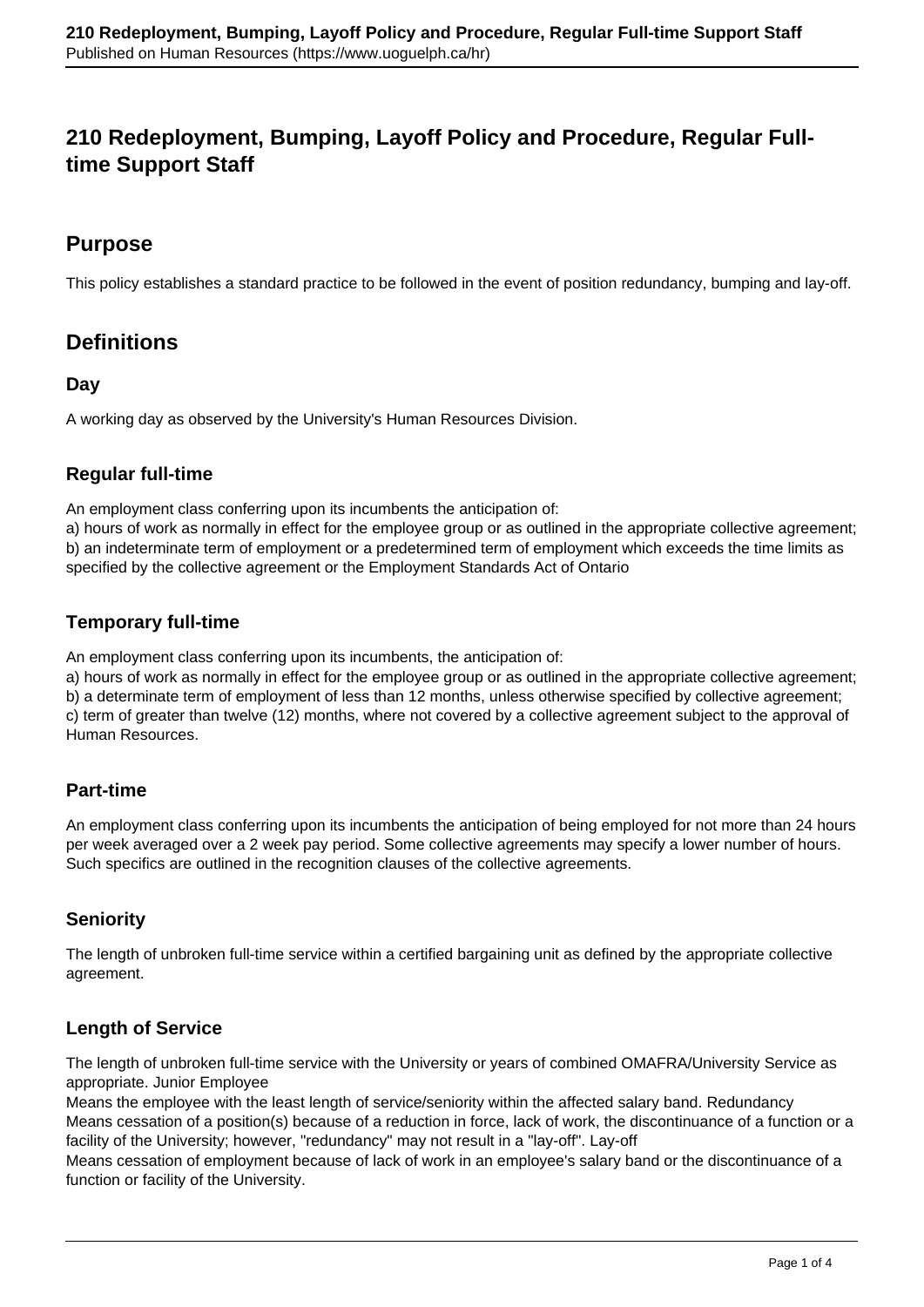## **Policy**

Procedures for the reduction of staff have been established with a view to meeting the University's operating requirements and role as a good employer, and to minimize the loss of valuable human resources and the impact upon those individuals directly affected by staff reductions. The strength and viability of the department/college/directorate must be maintained in the interest of the University's short and long term needs. The most strenuous effort will be made to retain any employee within his/her salary band. It should be noted that this policy is not to be confused with termination for cause, and is not intended as a substitute for such terminations.

When it becomes necessary to reduce staff, such reductions will be handled in a fair and equitable manner. In order to avoid lay-offs, the deans/directors will attempt to resolve the reduction first within his/her own college/directorate and then in co-operation with other colleges or directorates. All vacant regular full-time positions (within the appropriate employee group), within a forty (40) kilometre radius of the affected regular full-time employee's present work location, will be considered for the purpose of transfer. With mutual consent, the affected regular full-time employee may be transferred to a vacant position (within the appropriate employee group and an appropriate salary band), beyond a forty (40) kilometre radius of the employee's present work location. An employee who does not agree to an identified transfer beyond a forty (40) kilometre radius and whose position is no longer required, may elect to exercise his/her length of service for the purpose of "bumping", as outlined below. For the purpose of this policy, the Woodstock Research Station is deemed to fall within a forty (40) kilometre radius of Guelph.

In any event, if budget reductions affecting staff are anticipated, the dean/director will give as much prior notice as possible to the Manager of Employee Relations.

## **Procedure**

Redeployment, lay-offs, bumping rights and recall from lay-off will be undertaken within employee groups only and as specifically defined by Collective Agreement (i.e. Canadian Union of Public Employees - Local 1334, United Steelworkers, Local 4120, University of Guelph Food Service Employees Association, University Police Association, Canadian Union of Operating Engineers, Ontario Nurses' Association). In the absence of specific collective agreement language, the procedure outlined below will apply. The following procedures will apply for regular full-time Exempt Staff. However the exercise of length of service/seniority is limited to a forty (40) kilometre radius of his/her current work location. For the purpose of this policy, the Woodstock Research Station is deemed to fall within a forty (40) kilometre radius of Guelph.

1. In the event of the need to reduce positions within a department, college or directorate, part-time, temporary fulltime and probationary employees will be displaced from the University first, where such displacement satisfies the need for the reduction, in the order mentioned above.

2. Part-time, temporary full-time and probationary staff affected by such reduction will be terminated.

3. If the redeployment exercise has been unsuccessful, and the affected regular full-time employee elects to exercise his/her length of service/seniority, then the employee with the least length of service/seniority within the salary band affected will be displaced from his/her department. If the employee is incapable of performing the job occupied by the most junior employee, they will be assigned to the job occupied by the next most junior employee within his/her salary band, provided they are capable of performing the job.

4. The employee displaced from his/her department will be eligible, length of service/seniority permitting, to displace within his/her salary band the most junior employee working elsewhere within his/her college or directorate. If the employee is incapable of performing the job occupied by the most junior employee, they will be assigned to the job occupied by the next most junior employee within his/her salary band, provided they are capable of performing the job.

5. The employee displaced from his/her college or directorate will be eligible, length of service/seniority permitting, to displace within his/her salary band the most junior employee working elsewhere within the University. If the employee is incapable of performing the job occupied by the most junior employee, they will be assigned to the job occupied by the next most junior employee within his/her salary band, provided they are capable of performing the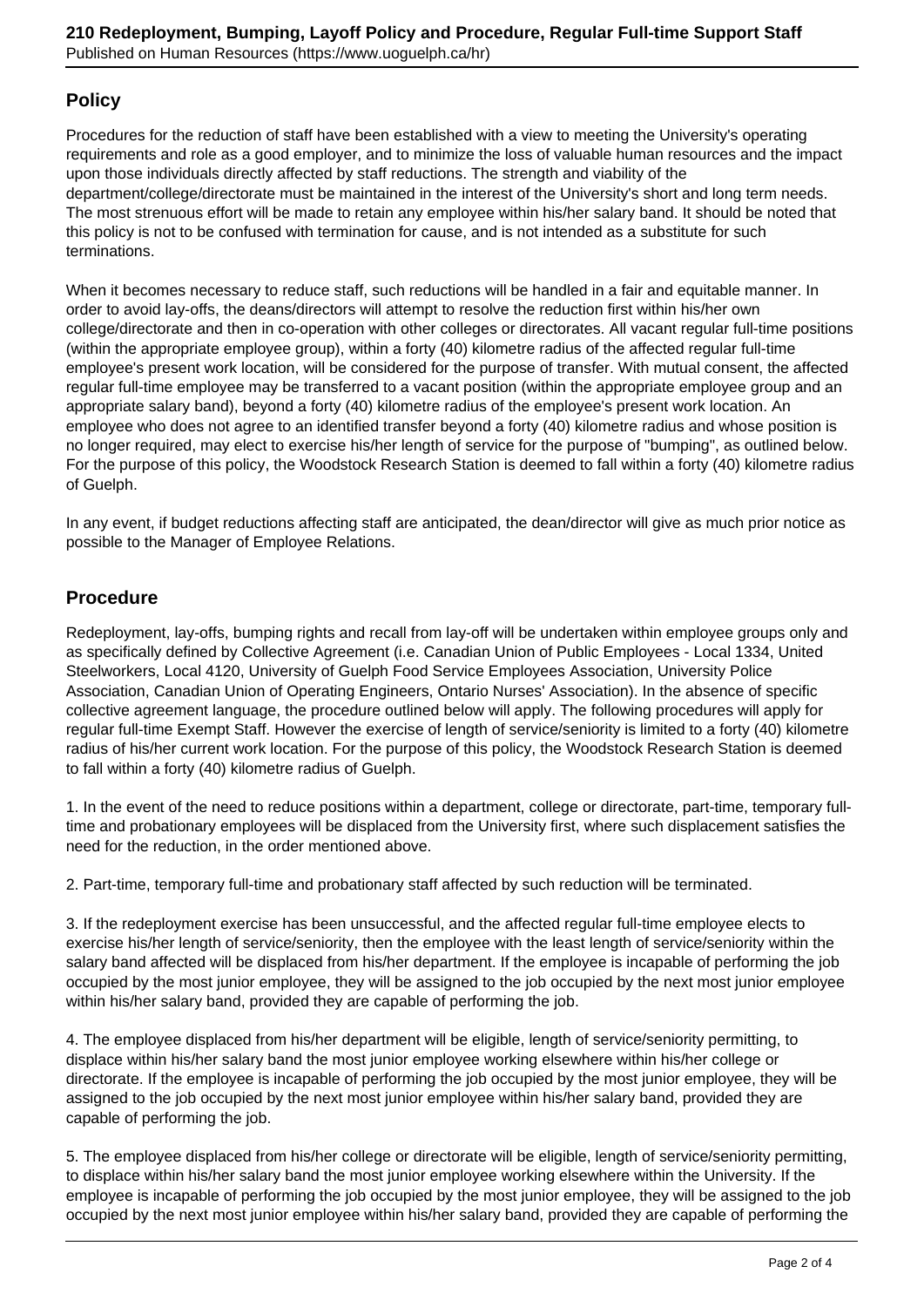job.

6. The last employee displaced (resulting from 3, 4 and 5 above), will be eligible, length of service/seniority permitting, to displace(as outlined in 3, 4 and 5 above) the most junior employee within his/her salary band and subsequently the next lower paid salary band, provided they are capable of performing the job.

7. The University will give employees who have completed their probationary period notice of impending lay-off in accord with the following scale:

| Up to Four Years of Service      |  |
|----------------------------------|--|
| Four & Five Years of Service     |  |
| Six & Seven Years of Service     |  |
| Eight & Nine Years of Service    |  |
| Ten to Fourteen Years of Service |  |
| Fifteen or More Years of Service |  |

One (1) Month Two (2) Months Three (3) Months Four (4) Months Five (5) Months  $Six (6)$  Months

8. The period of notice shall commence from the date on which the employee and the Association, Union or Employee Group receive written notice of lay-off from the University.

9. An employee may elect to receive payment in lieu of notice equal to three weeks of pay per year of service to a maximum of fifty-two weeks or the maximum number of weeks remaining until normal retirement. However, it is understood that should an employee elect to receive pay in lieu of notice, they relinquish their rights to recall and such employee shall be considered to have terminated their employment with the University.

10. An employee who is placed on lay-off from the University will have recall rights for a period of 18 months, or as specified by collective agreement, commencing on the actual date of lay-off.

11. Employees who are on notice of lay-off from the University are to report to their Human Resources Consultant, Human Resources Division, so that individual resumes can be reviewed and updated.

## **Benefits**

- 1. The employees notified of impending lay-off will be interviewed by the Manager of Total Compensation & Benefits or designate and the Manager of Employee Relations or designate so that they may be advised of their benefits status and their rights.
- 2. During the period of lay-off, an employee may continue to participate in the major medical, life insurance, and dental portions of the benefits plan. Participation in the long term disability plan, and in the pension plan, will be suspended until the employee's return to work. The University will continue to contribute its normal portion of the total cost of the benefits plan for which such employee is eligible for a period of up to 4 months following the date of lay-off. Should the lay-off continue for more than 4 months, the employee may continue to participate in the benefits program provided the employee pays the total cost of the plans for which they are eligible. If the employee has not submitted payment for benefits participation by the end of the month for which the employee had benefits coverage, the employee shall be deemed to have ceased participation in the benefits program. Sick leave entitlement will be discontinued during the period of lay-off. Vacation credits shall accumulate to the end of the month during which the lay-off occurs. Outstanding accumulated vacation credits will be liquidated in accordance with normal University policy.
- 3. Credited service for pension purposes will not be earned during the lay-off period. (Pension contribution refunds will be made only if employment terminates.)

## **Recall**

- 1. When a vacancy occurs, an employee laid off from the University will be the first eligible, length of service/seniority permitting, to fill that vacancy provided they are capable of performing the requirement of the position.
- 2. When a vacancy occurs within the college or directorate, an employee displaced from that college or directorate will be the first eligible, length of service/seniority permitting, to fill that vacancy provided they are capable of performing the requirements of the position.
- 3. Notice of recall from lay-off for any position shall be sent by registered mail to the employee's last known